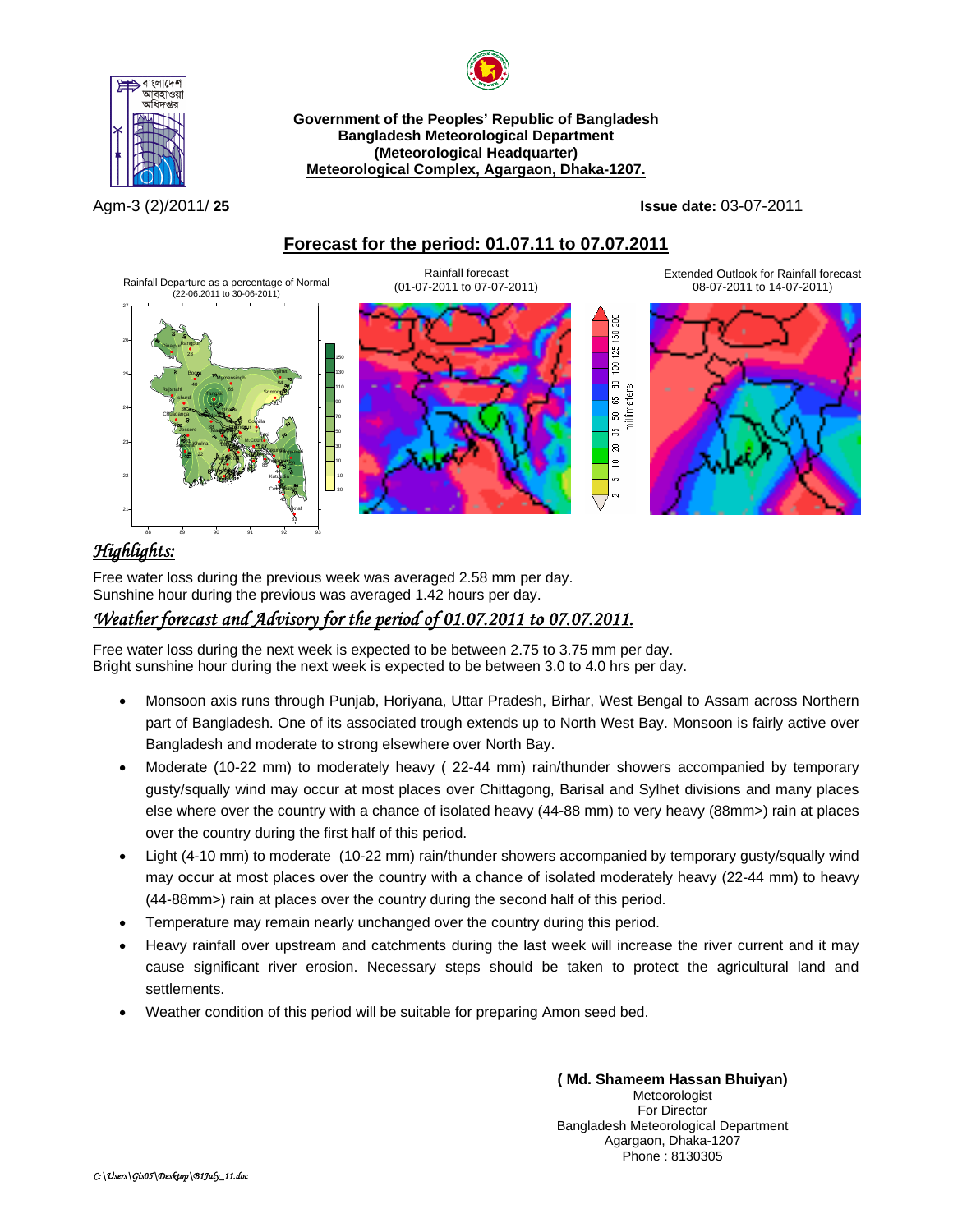# **Bangla Version**

#### পূৰ্বাভাস, সময়: **০১-০৭-২০১১ থেকে ০৭-০৭-২০১১**



#### *প্ৰধান বৈশিষ্ট্য সমূহঃ-*

গত সপ্তাহের দৈনিক বাষ্পীভবনের গড় ২.৫৮ মিঃ মিঃ ছিল। গত সপ্তাহের দৈনিক সর্যকিরণ কালের গড় ১.৪২ ঘন্টা ছিল।

### *আবহাওয়া প্*ৰ্বাভাসঃ- ০১-০৭-২০১১ ইং থেকে ০৭-০৭-২০১১ ইং পৰ্যন্ত।

আগামী সপ্তাহের বাষ্পীভবনের দৈনিক গড় মান ২.৭৫ মিঃমিঃ থেকে ৩.৭৫মিঃমিঃ থাকতে পারে । আগামী সপ্তাহের সূর্যকিরণকালের দৈনিক গড় মান ৩.০০ ঘন্টা থেকে ৪.০০ ঘন্টা থাকতে পারে।

- মৌসূমী অক্ষটি পাঞ্জাব, হরিয়ানা, উত্তর প্রদেশ, বিহার ও পশ্চিম বঙ্গ হতে আসাম এবং বাংলাদেশের উত্তরাঞ্চল পর্যন্ত অগ্রসর হচ্ছে। এর বর্ধিতাংশটি উত্তর পশ্চিম বঙ্গোপসাগর পর্যন্ত বিস্তৃত রয়েছে। বাংলাদেশের উপর মৌসূমী বায়ুপ্রবাহ মোটামুটি সক্রিয় এবং উত্তর বঙ্গোপসাগরে মাঝারী থেকে প্রবলভাবে সক্রিয় রয়েছে।
- $\bullet$  এসপ্তাহের প্রথমার্ধে চট্টগ্রাম, বরিশাল ও সিলেট বিভাগের অধিকাংশ স্থানে এবং দেশের অন্যত্র অনেক স্থানে অস্থায়ী দমকা অথবা ঝড়ো হাওয়াসহ মাঝারী (১০-২২মিঃমিঃ) ধরণের ভারী হতে ভারী (২২-৪৪ মিঃমিঃ) বৃষ্টি/বজ্রবৃষ্টি হতে পারে। সেই সাথে দেশের কোথাও কোথাও বিক্ষিপ্ত ভাবে ভারী (৪৪-৮৮মিঃমিঃ) হতে অতি ভারী (>৮৮মিঃমিঃ) বর্ষণের সম্ভাবনা রয়েছে।
- সপ্তাহের দ্বিতীয়ার্ধে দেশের অধিকাংশ স্থানে অস্থায়ী দমকা / ঝড়োহাওয়াসহ হলকা (৪-১০মিঃমিঃ) থেকে মাঝারী ধরণের (১০-২২মিঃমিঃ) ধরণের বৃষ্টি/বজ্র বৃষ্টি হতে পারে। সেই সাথে দেশের কোথাও কোথাও বিক্ষিগুভাবে মাঝারী ধরণের ভারী (২২-৪৪মিঃমিঃ) হতে ভারী (৪৪-৮৮মিঃমিঃ) বর্ষণের সম্ভাবনা রয়েছে।
- এসময়ে সারাদেশের তাপমাত্রা প্রায় অপরিবর্তীত থাকতে পারে ।
- নদীর উজানে ও অববাহিকায় গত সপ্তাহে প্রবল বর্ষণের কারণে নদীর স্রোত বৃদ্ধি পাবে এবং তা উল্লেখযোগ্য হারে নদী ভাঙ্গনের কারণ হতে পারে। কৃষি জমি ও বসতি রক্ষার্থে এ বিষয়ে জরুরী পদক্ষেপ গ্রহণ করা প্রয়োজন ।
- এ সময়ে আমন বীজতলা প্ৰস্তুতের জন্য আবহাওয়া উপযোগী থাকতে পারে ।

(মোঃ শামীম হাসান ভূইয়া) আবহাওয়াবিদ পরিচালকের পক্ষে বাংলাদেশ আবহাওয়া অধিদপ্তর, ঢাকা-১২০৭।